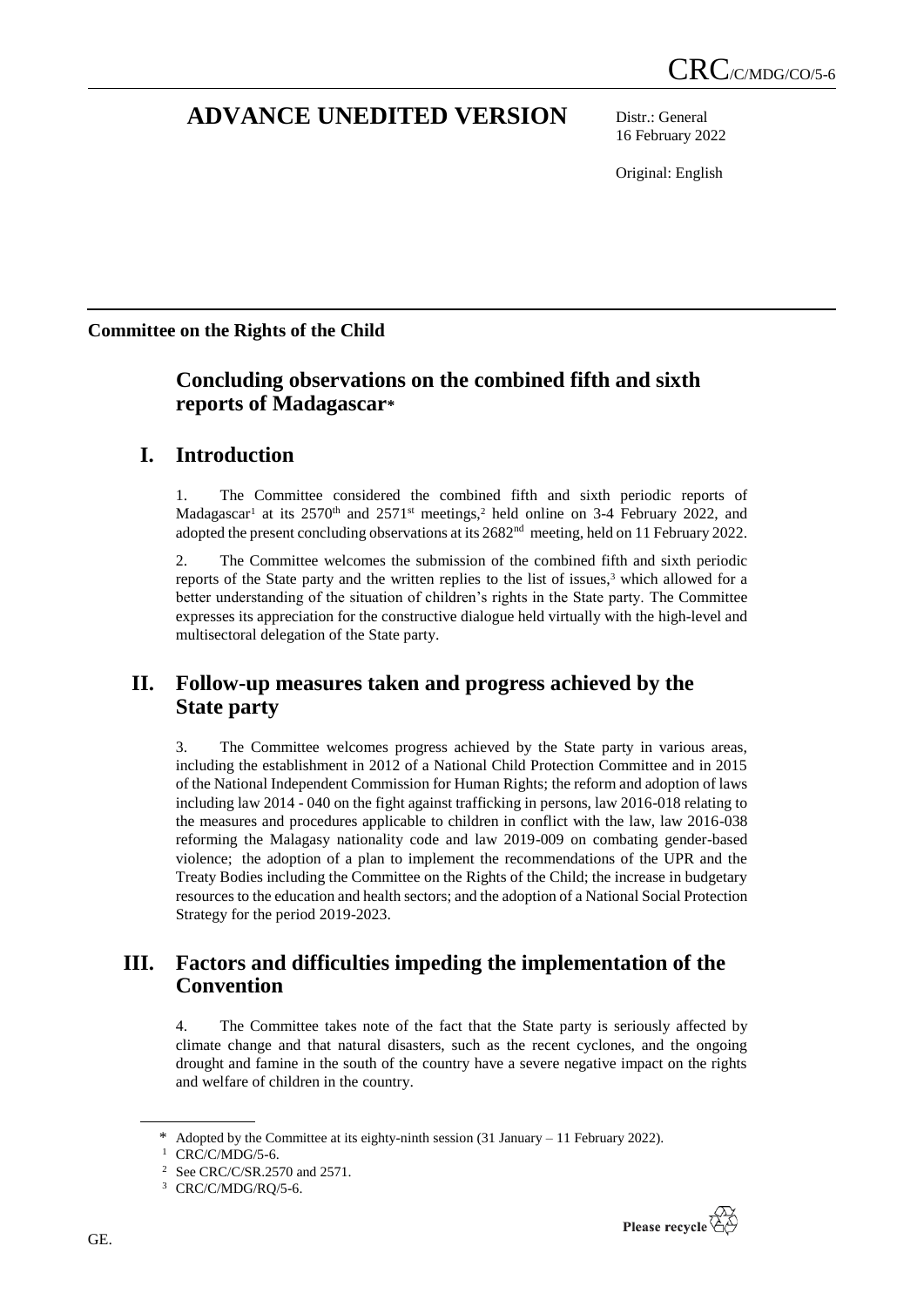# **IV. Main areas of concern and recommendations**

5. The Committee reminds the State party of the indivisibility and interdependence of all the rights enshrined in the Convention and emphasizes the importance of all the recommendations contained in the present concluding observations. The Committee would like to draw the State party's attention to the recommendations concerning the following areas, in respect of which urgent measures must be taken: coordination (para. 10), sexual exploitation and abuse (para. 25), health and health services (para. 32), nutrition and standard of living (para. 36), education, including vocational training and guidance (para. 39) and economic exploitation, including child labour (para.41).

6. **The Committee recommends that the State party ensure the realization of children's rights in accordance with the Convention and the Optional Protocol on the involvement of children in armed conflict and the Optional Protocol on the sale of children, child prostitution and child pornography throughout the process of implementing the 2030 Agenda for Sustainable Development. It urges the State party to ensure the meaningful participation of children in the design and implementation of policies and programmes aimed at achieving all 17 Sustainable Development Goals as far as they concern children.**

# **A. General measures of implementation (arts. 4, 42 and 44 (6))**

### **Legislation**

7. **Noting with regret the insufficient implementation of child rights related legislation, the Committee recommends that the State party:** 

(a) **Review and update the 2007 law on the rights and protection of the child to ensure that it is in full compliance with the principles and provisions of the Convention;**

(b) **Take all necessary measures to ensure the effective implementation of legislation relevant to the rights of children.**

### **Comprehensive policy and strategy**

8. **The Committee recommends that the State party accelerate the development of the National Child Protection Policy and ensure that it encompasses all areas covered by the Convention and Optional protocols thereto. On the basis of this policy, the State party should develop a strategy, supported by sufficient human, technical and financial resources, for its application.**

### **Coordination**

9. While noting the existence of the National Child Protection Committee, the Committee notes that the implementing decree for the child protection is currently being revised and regrets that the State party's child protection networks, which provide protection and social services for children, are not functional in all regions.

10. **The Committee urges the State party to revise relevant decrees regulating the work of the National Child Protection Committee and ensure that it has a clear mandate and sufficient authority to coordinate all activities related to the implementation of the Convention at cross-sectoral, national, regional and local levels and that child protection networks are provided with the necessary human, technical and financial resources for their effective operation in all regions.**

### **Allocation of resources**

11. **Recalling its general comment No. 19 (2016) on public budgeting for the realization of children's rights and taking note of target 16.5 of the Sustainable Development Goals, the Committee recalls its previous recommendations and recommends that the State party:**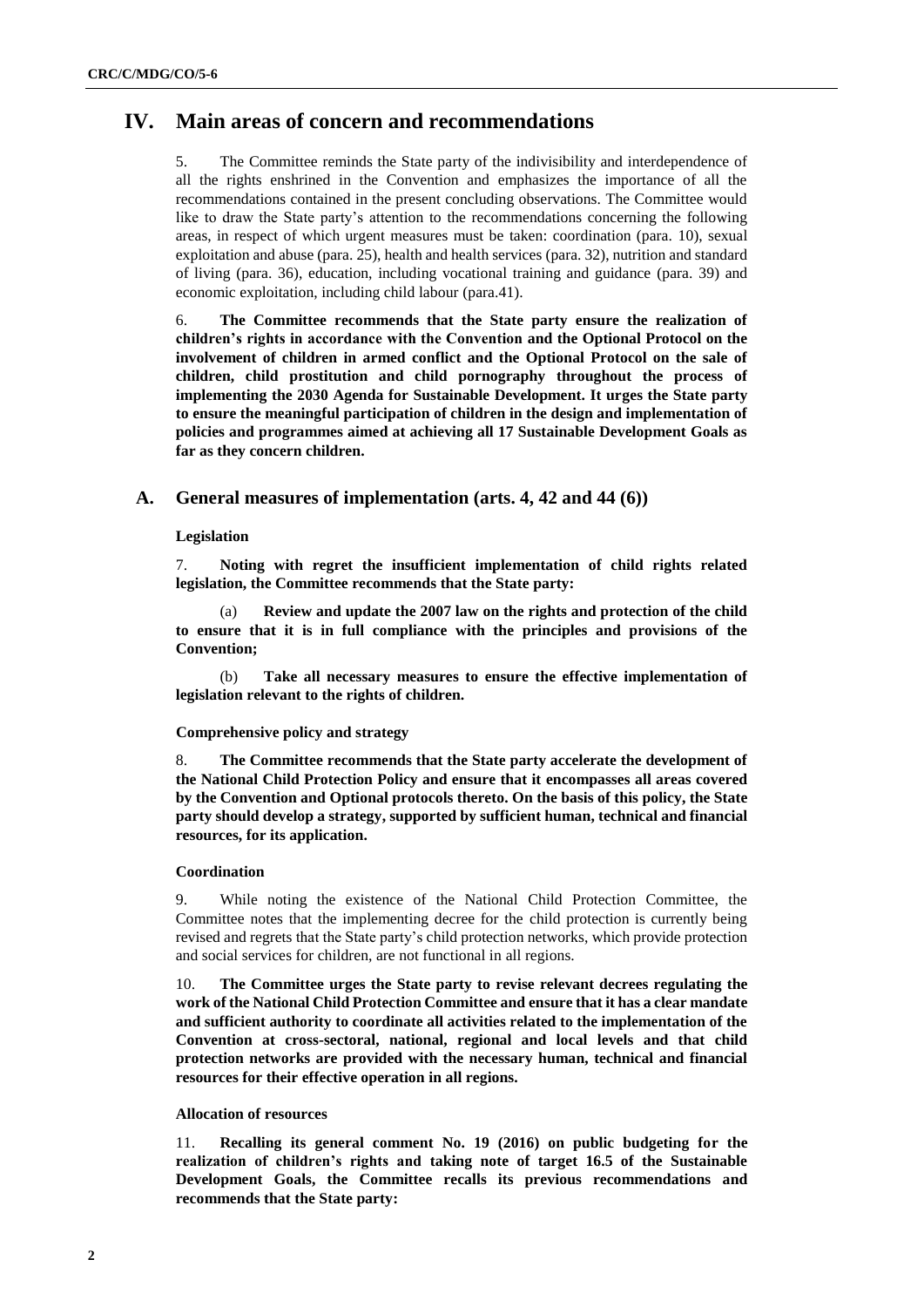(a) **Conduct a comprehensive assessment of the budget needs of children in order to increase budget allocations for the effective implementation of social policies and programmes in areas related to children's rights;**

(b) **Establish clear and adequate allocations for the effective implementation of social policies and programmes in areas that address disparities in indicators such as sex, disability and geographical location related to children's rights and define strategic budgetary lines in general and sectoral allocations for children in disadvantaged or vulnerable situations;**

(c) **Utilize a child-rights approach in the elaboration of the State budget, by implementing a tracking system for the allocation and the use of resources for children throughout the budget;**

(d) **Ensure transparent and participatory budgeting through public dialogue, especially with children and for proper accountability of local authorities;**

Seek technical cooperation from development partners such as United **Nations Children's Fund (UNICEF) and the World Bank.**

### **Data collection**

12. **Recalling its general comment No. 5 (2003) on general measures of implementation, the Committee recommends that the State party:**

(a) **Further strengthen its data collection system, including by providing adequate resources for the National Statistics Institute to carry out its work, implementing the National Strategy for the Development of Statistics and adopting decrees to implement its statistics legislation;**

(b) **Ensure that data collected on children's rights covers all areas of the Convention and the Optional Protocols thereto, with data disaggregated by age, sex, disability, geographical location, ethnic and national origin and socioeconomic background, in order to facilitate analysis of the situation of children, particularly those in situations of vulnerability;**

(c) **Share data and indicators on children's rights among the ministries concerned and other relevant actors and use it for the formulation, monitoring and evaluation of policies, programmes and projects for the effective implementation of the Convention;**

Take into account the conceptual and methodological framework set out **in the report of the Office of the United Nations High Commissioner for Human Rights (OHCHR) entitled** *Human rights indicators: a guide to measurement and implementation*  **when defining, collecting and disseminating statistical information;**

(e) **Continue its technical cooperation with UNICEF, among other entities.**

**Independent monitoring** 

13. **The Committee recommends that the State party:**

(a) **Take steps to formalize the appointment according to the law of the commissioners, including two commissioners representing human rights civil society, at the** *Commission Nationale Indépendante des Droits de l'Homme;*

(b) **Ensure that the** *Commission Nationale Indépendante des Droits de l'Homme* **and its commissioner representing the civil society working for the rights of the child, receive sufficient resources to effectively carry out their mandate, and are able to receive, investigate and address complaints by children in a child-sensitive and child-friendly manner;**

Ensure that the Commission provide for the privacy and protection of **child victims, and undertake monitoring, follow-up and verification activities for victims;**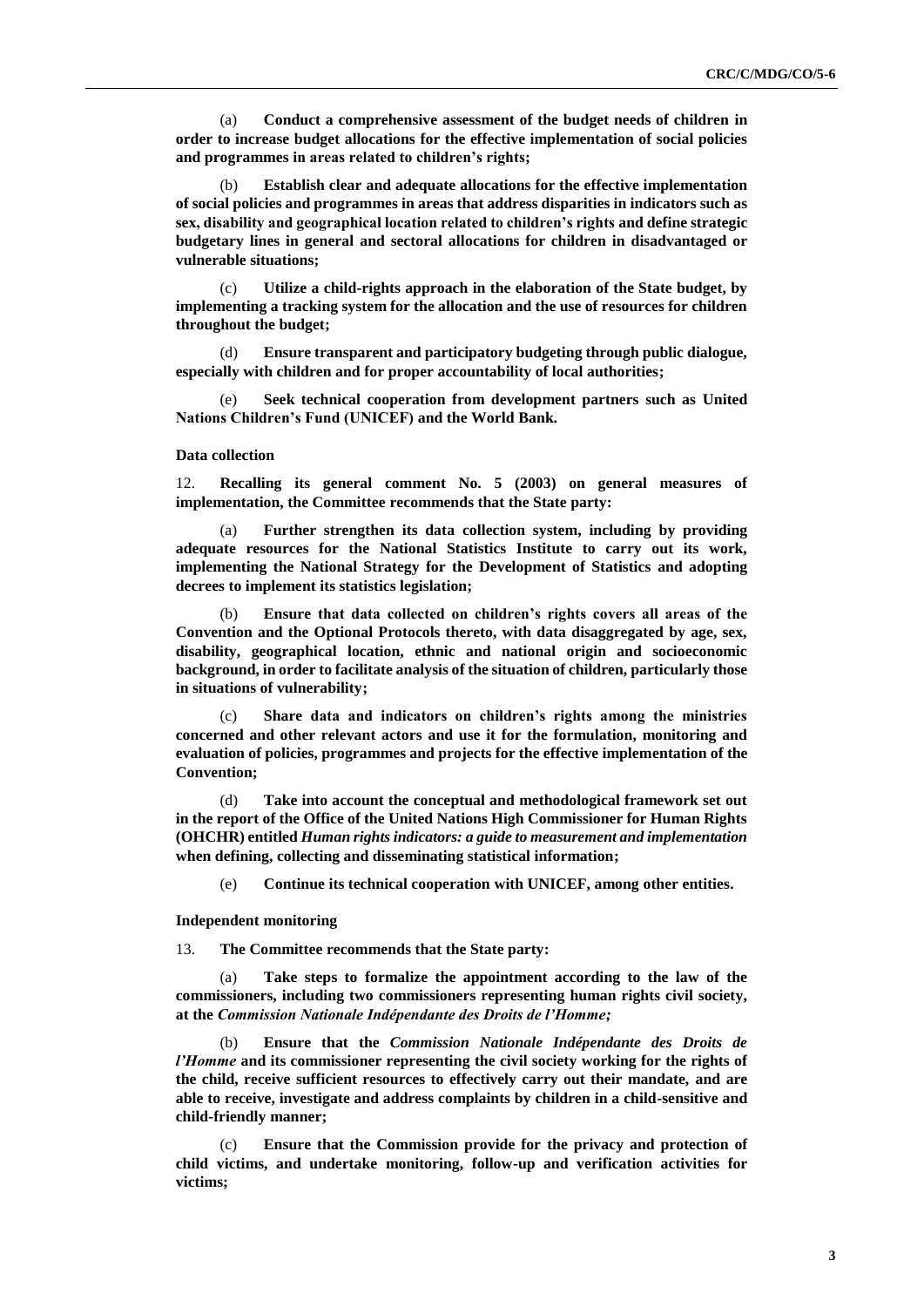(d) **Seek technical cooperation from the Office of the United Nations High Commissioner for Human Rights (OHCHR) and UNICEF, among other entities.**

**Dissemination, awareness-raising and training**

14. **The Committee recommends that the State party:**

(a) **Strengthen awareness-raising programmes, including campaigns, in cooperation with civil society organizations, to ensure that the Convention and the Optional Protocols thereto are widely known by the general public, including parents and children;**

(b) **Ensure that all professionals working with and for children, in particular social workers, judiciary, law enforcement officials, healthcare personnel, professionals and staff working in all forms of alternative care, as well as the media, receive mandatory training on the rights of the child under the Convention and its Optional protocols.**

#### **Children's rights and the business sector**

15. **While noting the development of codes of conduct in the tourism sector, and recalling its general comment No. 16 (2013) on State obligations regarding the impact of the business sector on children's rights and to the Guiding Principles on Business and Human Rights, endorsed by the Human Rights Council in 2011, the Committee recommends that the State party establish and implement regulations to ensure that the business sector complies with international and national human rights, labour, environmental and other standards, particularly with regard to children's rights. In particular, it recommends that the State party**:

(a) **Establish a clear regulatory framework for the industries operating in the State party, particularly those related to tourism, mining, fishing, agriculture and the vanilla sector, to ensure that their activities do not negatively affect human rights or endanger environmental, health, labour and other standards, especially those relating to children's rights;**

(b) **Establish monitoring mechanisms for the investigation and redress of children's rights violations, with a view to improving accountability and transparency;**

(c) **Encourage implementation of codes of conduct adopted by the tourism industry and undertake awareness-raising campaigns with the tourism industry and the public at large on the prevention of sexual exploitation of children in the context of travel and tourism and widely disseminate the local codes of conduct and the World Tourism Organization global code of ethics for tourism among travel agents and in the tourism industry;** 

(d) **Strengthen its international cooperation against sexual exploitation of children in the context of travel and tourism through multilateral, regional and bilateral arrangements for its prevention and elimination.**

# **B. General principles (arts. 2–3, 6 and 12)**

#### **Non-discrimination**

16. **Taking note of targets 5. 1 and 10.3 of the Sustainable Development Goals, the Committee recommends that the State party strengthen measures to eliminate discrimination, in particular against girls, twins, children with disabilities, children living with HIV/AIDS, children with albinism and children living in rural areas, through programmes and policies to eliminate inequalities in access to education, health and development, and to raise awareness of non-discrimination and foster an inclusive and tolerant environment in schools and other spaces for children.**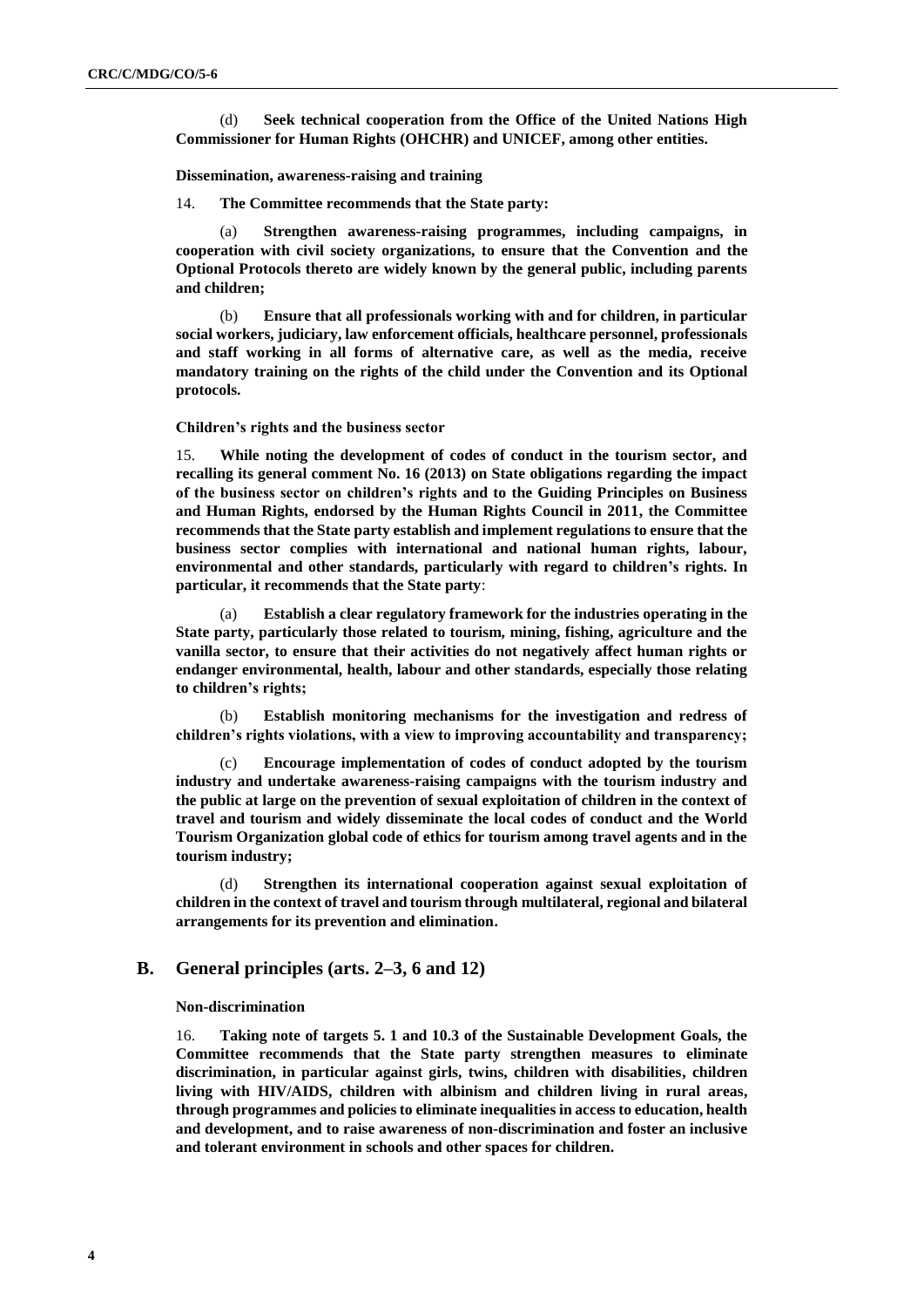**Best interests of the child**

17. **Recalling its general comment No. 14 (2013) on the right of the child to have his or her best interests taken as a primary consideration, the Committee recommends that the State party:**

(a) **Ensure that the right of the child to have his or her best interests taken as a primary consideration is appropriately integrated and consistently interpreted and applied in all legislative, administrative and judicial proceedings and decisions as well as in all policies, programmes and projects that are relevant to, and have an impact on, children;**

(b) **Develop procedures and criteria to provide guidance to all relevant persons in authority for determining the best interests of the child in every area and for giving it due weight as a primary consideration;**

(c) **Establish compulsory processes for** *ex-ante* **and** *ex-post* **impact assessments of all laws and policies relevant to children on the realization of the right of the child to have his or her best interests taken as a primary consideration;**

**Right to life, survival and development**

18. **The Committee recommends that the State party:**

(a) **Address the poverty and structural inequalities underlying the high rates of child mortality in the State party;**

(b) **Enhance its efforts to reduce infant mortality, addressing child malnutrition, and the promotion of children's and mothers' health taking note of target 3.2 of the Sustainable Development Goals on ending the preventable deaths of children under 5 years of age.**

**Respect for the views of the child**

19. **Recalling its general comment No. 12 (2009) on the right of the child to be heard, the Committee recommends that the State party promote meaningful and empowered participation of all children within the family, communities and schools and in all relevant administrative and other processes concerning them through, inter alia, the adoption of appropriate legislation, the training of professionals and the establishment of specific platforms at schools.**

### **C. Civil rights and freedoms (arts. 7–8 and 13–17)**

**Birth registration and nationality**

20. **Taking note of target 16.9 of the Sustainable Development Goals, the Committee strongly urges the State party to:**

(a) **Take steps to reverse the current downward trend of birth registrations in the country, including by allocating adequate resources for implementation of the civil registration and vital statistics national strategic plan and making concerted efforts, such as enabling late and free of charge registrations and increasing birth registration in areas with very low rates, especially in the region of Atsimo Andrefana;**

(b) **Amend its law on nationality in order to provide legal safeguards against statelessness at birth and to allow children adopted by a Malagasy mother and foreign father to gain the nationality;** 

(c) **Consider acceding to the Convention relating to the Status of Stateless Persons of 1954 and the Convention on the Reduction of Statelessness of 1961;**

(d) **Seek technical assistance from the Office of the United Nations High Commissioner for Refugees (UNHCR) and UNICEF, among others, for the implementation of these recommendations.**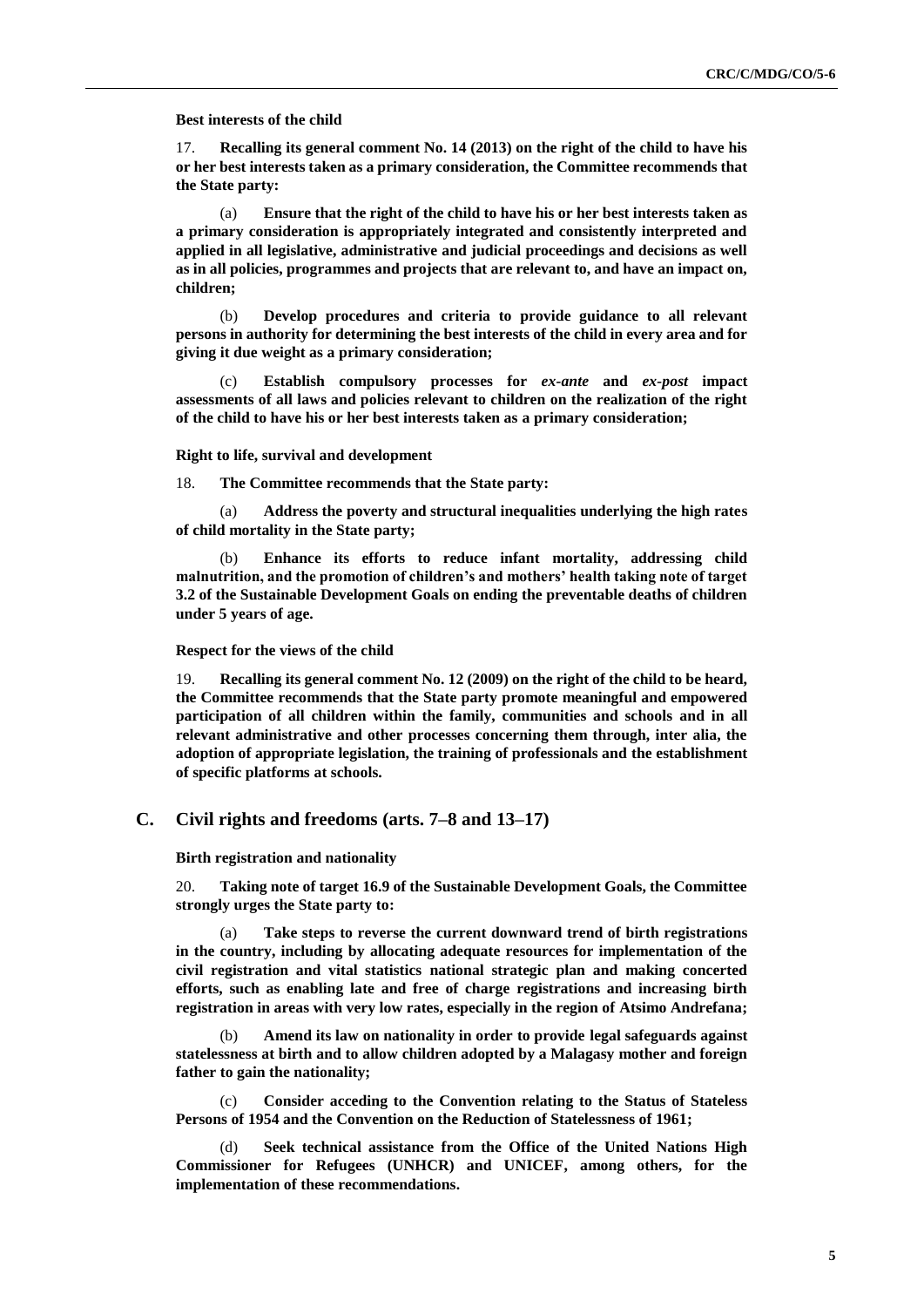**Right to privacy and access to appropriate information**

21. **Recalling its general comment No. 25 (2021) on children's rights in relation to the digital environment, the Committee recommends that the State party enact laws on access to information and the digital environment that adequately protect children from harmful content and materials and online risks, and provide for mechanisms to prosecute violations. The State party should develop regulations and safeguarding policies for the media and in the digital environment to protect the privacy of children, at the same time by ensuring their access to information and media adapted to their needs and allowing them to channel their ideas.**

### **D. Violence against children (arts. 19, 24 (3), 28 (2), 34, 37 (a) and 39)**

**Corporal punishment**

22. **Recalling its general comment No. 8 (2006) on corporal punishment, the Committee urges the State party to:**

(a) **Explicitly prohibit corporal punishment in law in all settings, including in the home, schools, childcare institutions, alternative care settings and penal institutions;** 

(b) **Promote positive, non-violent and participatory forms of child-rearing and discipline;**

(c) **Conduct awareness-raising campaigns for parents and professionals working with and for children to promote attitude change, within the family and the community, with regard to corporal punishment.**

### **Abuse and neglect**

23. **In the light of its general comment No. 13 (2011) on the right of the child to freedom from all forms of violence and targets 5.2, 16.1 and 16.2 of the Sustainable Development Goals, the Committee recommends that the State party:**

(a) **Undertake a comprehensive assessment of the extent, causes and nature of abuse and neglect of children and implement long-term programmes to address their root causes;**

(b) **Further strengthen awareness-raising and education programmes including campaigns - with the involvement of children, in order to formulate a comprehensive strategy for preventing and combating child abuse with an emphasis on children in particularly vulnerable situations, such as children in street situations, children without a birth certificate, child migrants, and child domestic workers;**

(c) **Ensure that all cases of abuse of children, including sexual abuse, are promptly reported and investigated, applying a child-friendly and multisectoral approach with the aim of avoiding the revictimization of the child, that perpetrators are prosecuted and duly sanctioned and that reparations are provided to victims, as appropriate;**

(d) **Ensure that law enforcement officials and other staff working with child victims of abuse are trained in the application of, and apply, child sensitive approaches in interviewing child victims and in all their interactions with child victims;** 

Strengthen child protection services, including by recruiting qualified **social workers, especially in rural areas and allocate sufficient resources to the provision of child-friendly and comprehensive support, including trauma-focused therapy, to children who are victims of abuse and neglect.**

### **Sexual exploitation and abuse**

24. The Committee is seriously concerned about the reports that sexual exploitation of children is widespread and tolerated, especially in touristic destinations. The Committee is also concerned about the reports of online child sexual abuse.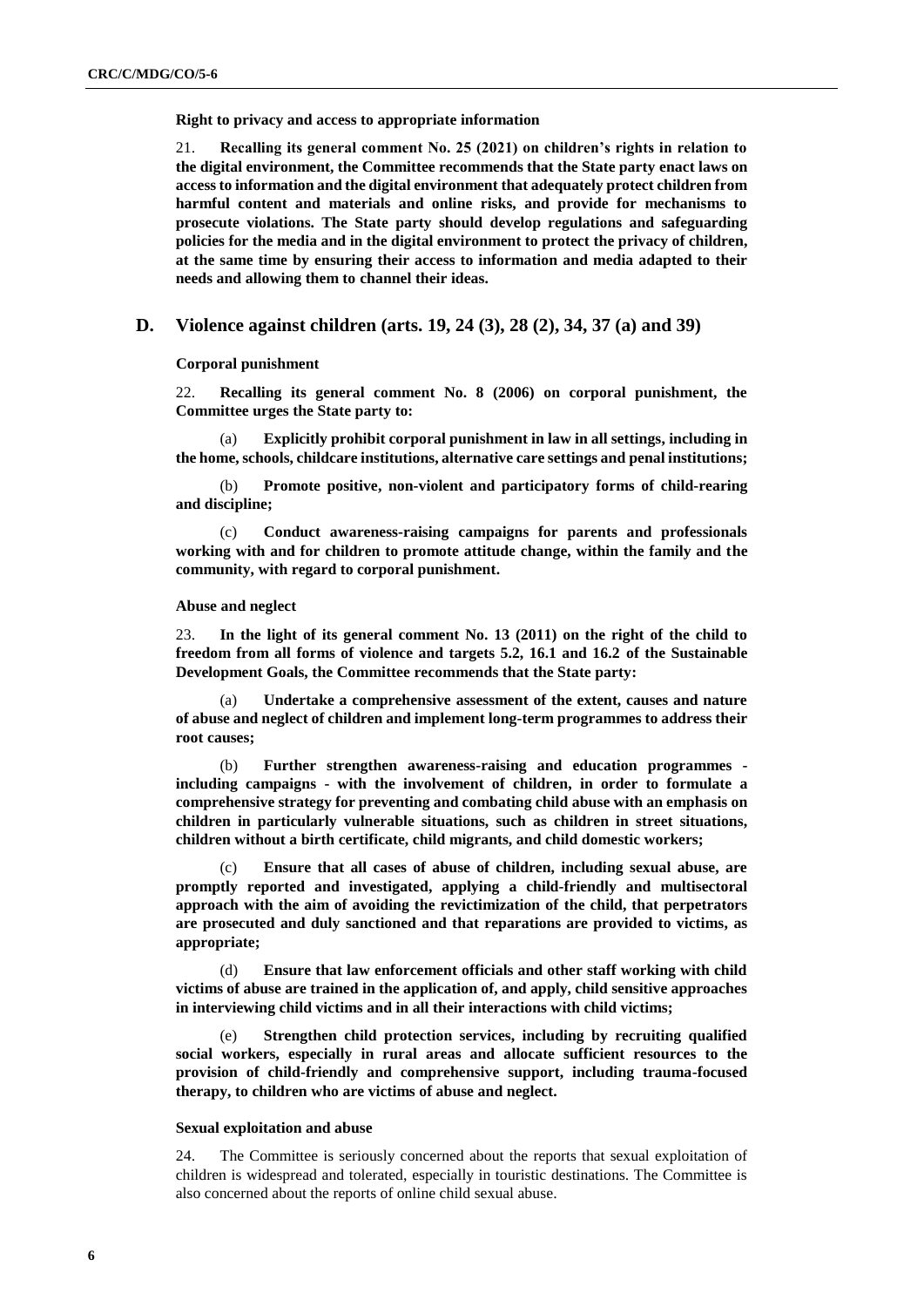25. **Taking note of targets 5.2, 16.1 and 16.2 of the Sustainable Development Goals, the Committee urges the State party to:**

(a) **Establish mechanisms, procedures and guidelines to ensure mandatory reporting, multiagency intervention, investigation and prosecution of all cases of sexual exploitation and abuse of children, including child sexual abuse audio materials;**

(b) **Conduct awareness-raising activities to combat the stigmatization of victims of sexual exploitation and abuse, and ensure accessible, confidential, childfriendly and effective reporting channels for such violations, with the aim of preventing the re-victimisation of such children;**

(c) **Raise awareness regarding child sexual abuse and exploitation among both the members of public and professionals working with and for children and respond to all manifestations of child sexual exploitation and abuse, in particular in travel and tourism, including by strengthening the professional capacity to detect and investigate such cases and promoting training for parents and teachers about risks;** 

(d) **Pay particular attention to the situation of children in vulnerable situations, including children in street situations, children without a birth certificate, migrant children, child domestic workers, orphans and abandoned children.**

### **Harmful practices**

26. **Recalling joint general recommendation No. 31 of the Committee on the Elimination of Discrimination against Women/general comment No. 18 of the Committee on the Rights of the Child (2019) on harmful practices, and taking note of target 5.3 of the Sustainable Development Goals, the Committee recommends that the State party:**

(a) **Amend the Law on Marriage and Matrimonial Regimes to eliminate exemptions to the minimum age for marriage, which is set at 18 years of age;**

(b) **Ensure the full and effective implementation of the National Strategy to combat Child Marriage (2018-2024), with a special focus on regions with high prevalence rates of child marriage, including by providing an adequate budget for programmes developed under its auspices;** 

(c) **Develop awareness-raising campaigns and programmes on the harmful effects of child marriage on the physical and mental health and well-being of girls, targeting households, local authorities, religious leaders and judges and prosecutors;**

(d) **Eradicate the harmful practices of ill-treatment, rejection and abandonment of twins, and kidnapping, ill-treatment and killings of children with albinism, including through legislation and increased awareness-raising in the society at large, which should involve religious and traditional leaders.** 

# **E. Family environment and alternative care (arts. 5, 9–11, 18 (1)–(2), 20– 21, 25 and 27 (4))**

#### **Family environment**

27. **The Committee recalls its previous recommendation (CRC/C/MDG/CO/3-4, para 40) that the State party continue and strengthen support, including psychosocial and financial support, to families in vulnerable situations, in particular single-parent families and families living in extreme poverty, in order to prevent separation of children from their families.**

#### **Children deprived of a family environment**

28. **Drawing the State party's attention to the Guidelines for the Alternative Care of Children, the Committee recommends that the State party:**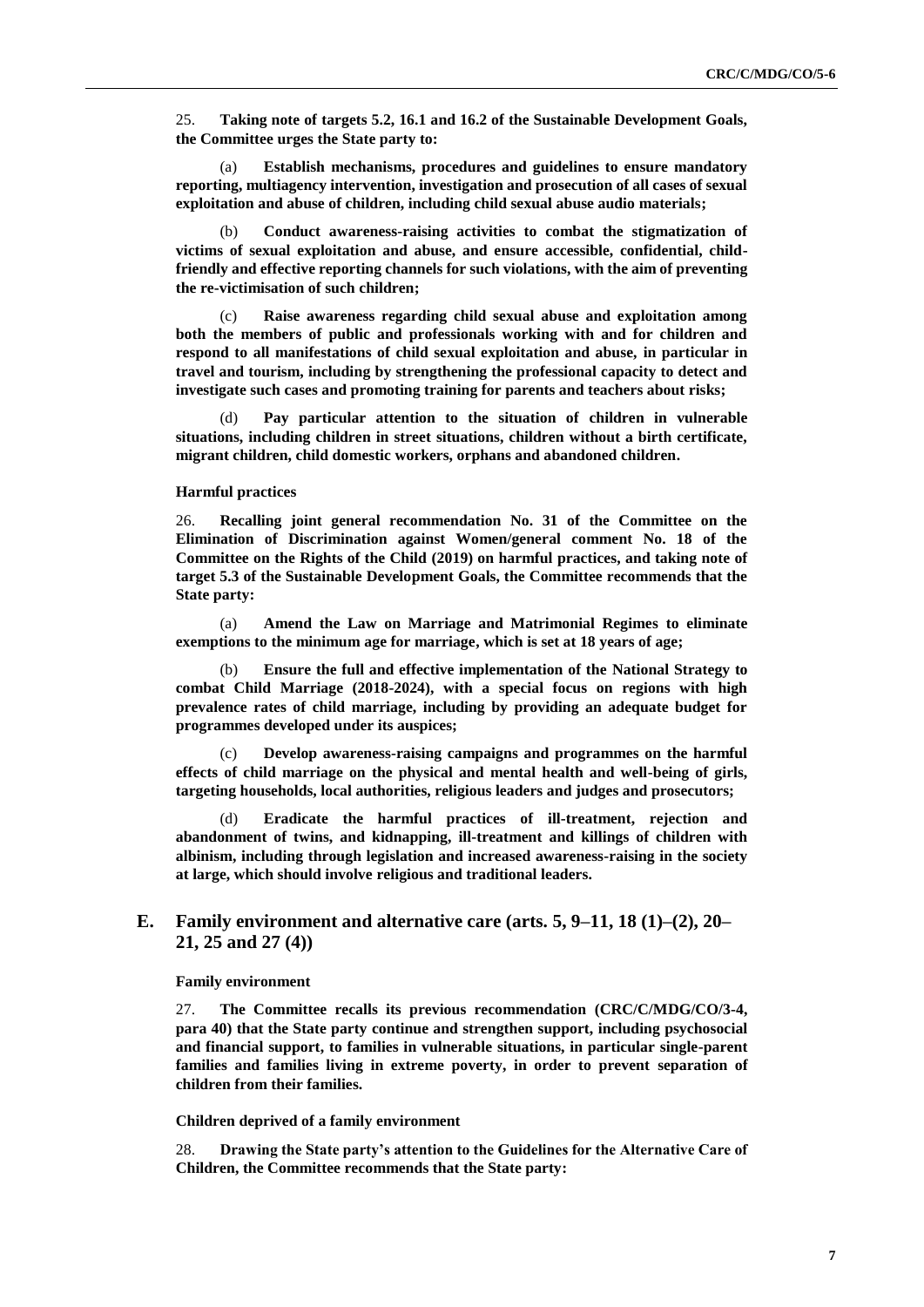(a) **Ensure adequate safeguards and clear criteria, based on the needs as well as the best interests of the child, for determining whether a child should be placed in alternative care;**

(b) **Phase out institutionalization and adopt, without delay, a strategy and action plan for deinstitutionalization, ensuring that it has adequate human, technical and financial resources for its implementation and includes systemic transformation of the childcare, welfare and protection systems;**

(c) **Adopt the implementing decree on foster families and ensure sufficient alternative family-based and community-based care options for children who cannot stay with their families, including by allocating sufficient financial resources for foster care, regularly reviewing placement measures and facilitating the reunification of children with their families when possible;** 

(d) **Establish quality standards for all alternative care settings, ensure and monitor the quality of care therein, including by providing accessible channels for reporting, and remedying abuse of children;**

(e) **Ensure that adequate human, technical and financial resources are allocated to alternative care centres and relevant child protection services, in order to facilitate the social reintegration of children resident therein to the greatest extent possible;**

(f) **Strengthen the capacity of professionals working with families and children, in particular family judges, law enforcement personnel, social workers and service providers, to ensure family-based alternative care responses and to enhance their awareness of the rights and needs of children deprived of a family environment.**

#### **Adoption**

29. **The Committee recalls its previous recommendations and urges the State party to take all appropriate measures to:**

(a) **Adopt the decree implementing the 2017 Law on adoption and provide it with sufficient resources to ensure its effectiveness;**

(b) **Prevent illegal inter-country adoption through relevant policies and programmes, awareness-raising activities and implementation of relevant legislation including investigation and prosecution of relevant cases;** 

(c) **Address root causes of illegal inter-country adoptions, including provision of support to vulnerable families and giving priority to care solutions in the child's country of origin;** 

**Strengthen the Central Authority for Adoption in Madagascar, including by providing it with sufficient human, technical and financial resources to fulfil its mandate and to monitor, investigate cases of illegal adoption and prosecute perpetrators of such crimes.**

# **F. Children with disabilities (art. 23)**

30. **While noting the absence of reliable data on children with disabilities in the State party and recalling its general comment No. 9 (2006) on the rights of children with disabilities, the Committee urges the State party to adopt a human rights-based approach to disability, set up a comprehensive strategy for the inclusion of children with disabilities and:**

(a) **Accelerate the establishment of the National Committee for Persons living with Disabilities;** 

(b) **Organize the collection of data on children with disabilities and develop an efficient and harmonized system for disability assessment in order to facilitate access**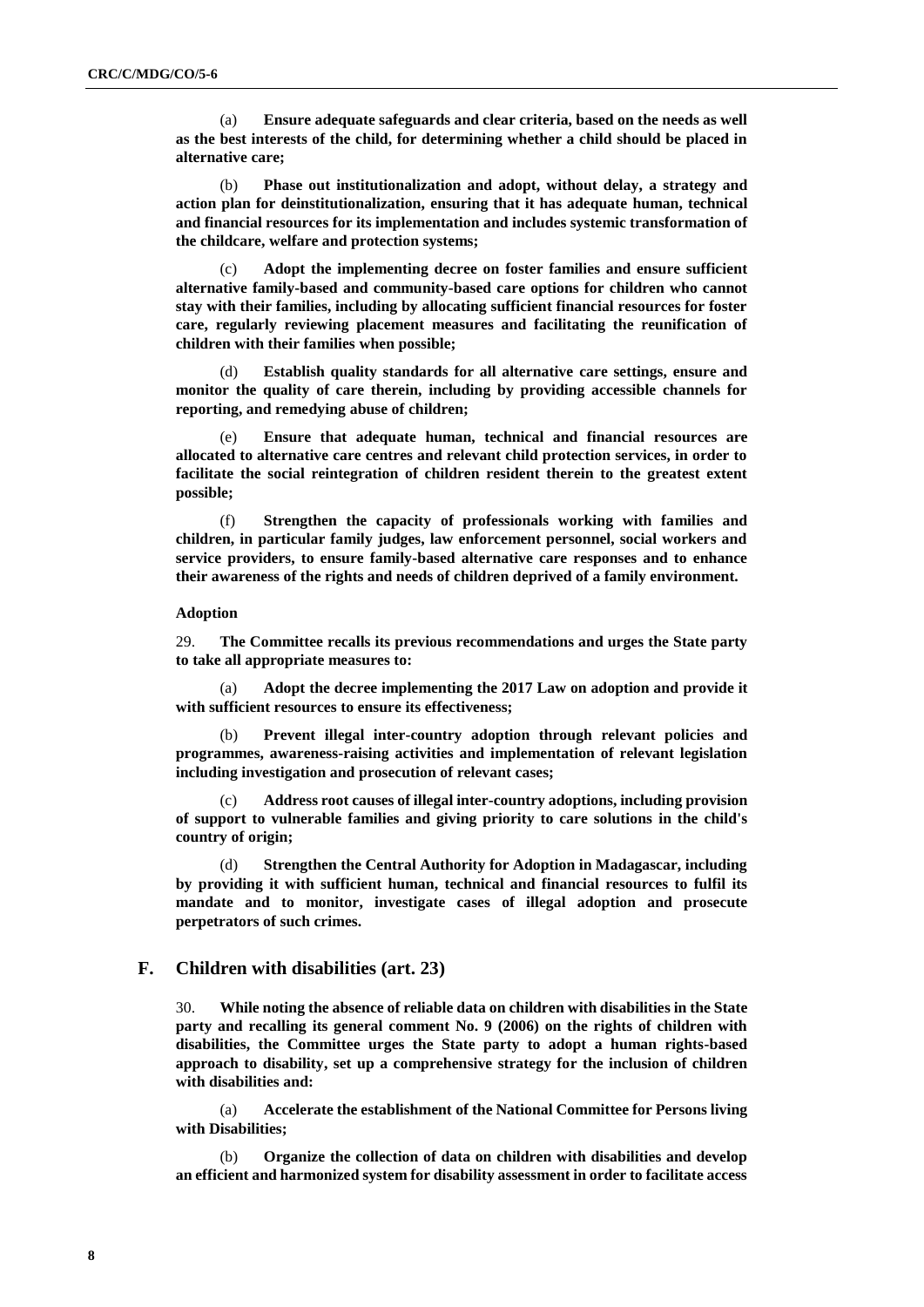**for children with all types of disabilities to all public services, including to education and health, social protection and support services;**

(c) **Actively promote the access of children with disabilities to inclusive education in mainstream schools equipped with trained and specialised teachers, accessible infrastructure and teaching materials adapted to the needs of children with disabilities;**

(d) **Take immediate measures to ensure that children with disabilities have access to health care, including early detection and intervention programmes;**

(e) **Undertake awareness-raising campaigns aimed at government officials, the public and families to combat the stigmatization of, and prejudice against children with disabilities and promote a positive image of children with disabilities as rightsholders;**

(f) **Address the specific needs of children with intellectual and psychosocial disabilities, such as autism spectrum disorders and trisomy, and in particular ensure that they are fully integrated into all areas of social life.**

# **G. Basic health and welfare (arts. 6, 18 (3), 24, 26, 27 (1)–(3) and 33)**

### **Health and health services**

31. The Committee notes the adoption of the law on vaccination in 2017, but regrets its slow implementation and that childhood vaccination and immunisation rates remain low, which led to re-emergence of vaccine preventable diseases. The Committee is also concerned that almost half of the population lives far from health centres, that the sector lacks sufficient and qualified health personnel, including mental health professionals, and that funding for the health sector is dependent on external aid.

32. **Recalling its general comment No. 15 (2013) on the right of the child to the enjoyment of the highest attainable standard of health and taking note of targets 2.2, 3.1, 3.2 and 3.8 of the Sustainable Development Goals, the Committee recommends that the State party take steps to:**

(a) **Take measures to implement the 2017 law on vaccination and provide adequate human, technical and financial resources for its implementation;**

(b) **Ensure access of the population, especially children, particularly in rural and remote areas, to adequately resourced primary health-care services, and strengthen the training, supervision and incentives for health workers;**

**Establish mental health services and programmes for children and ensure that qualified personnel, including child psychiatrists, psychologists, clinical social workers and other specialized personnel, are available throughout the country;**

(d) **Increase allocations for healthcare from the national budget.**

#### **Adolescent health**

33. **Recalling its general comment No. 4 (2003) on adolescent health and general comment No. 20 (2016) on the implementation of the rights of the child during adolescence, and taking note of targets 3.7 and 5.6 of the Sustainable Development Goals, the Committee recommends that the State party:**

(a) **Adopt a comprehensive sexual and reproductive health policy for adolescents and ensure that sexual and reproductive health education is part of the mandatory school curriculum and targeted at all adolescents, with special attention on preventing early pregnancy and sexually transmitted infections;**

(b) **Ensure that all adolescents, including those who are out of school and those in rural areas, receive age- appropriate confidential and child-friendly sexual and reproductive health information and services, including access to contraceptives;**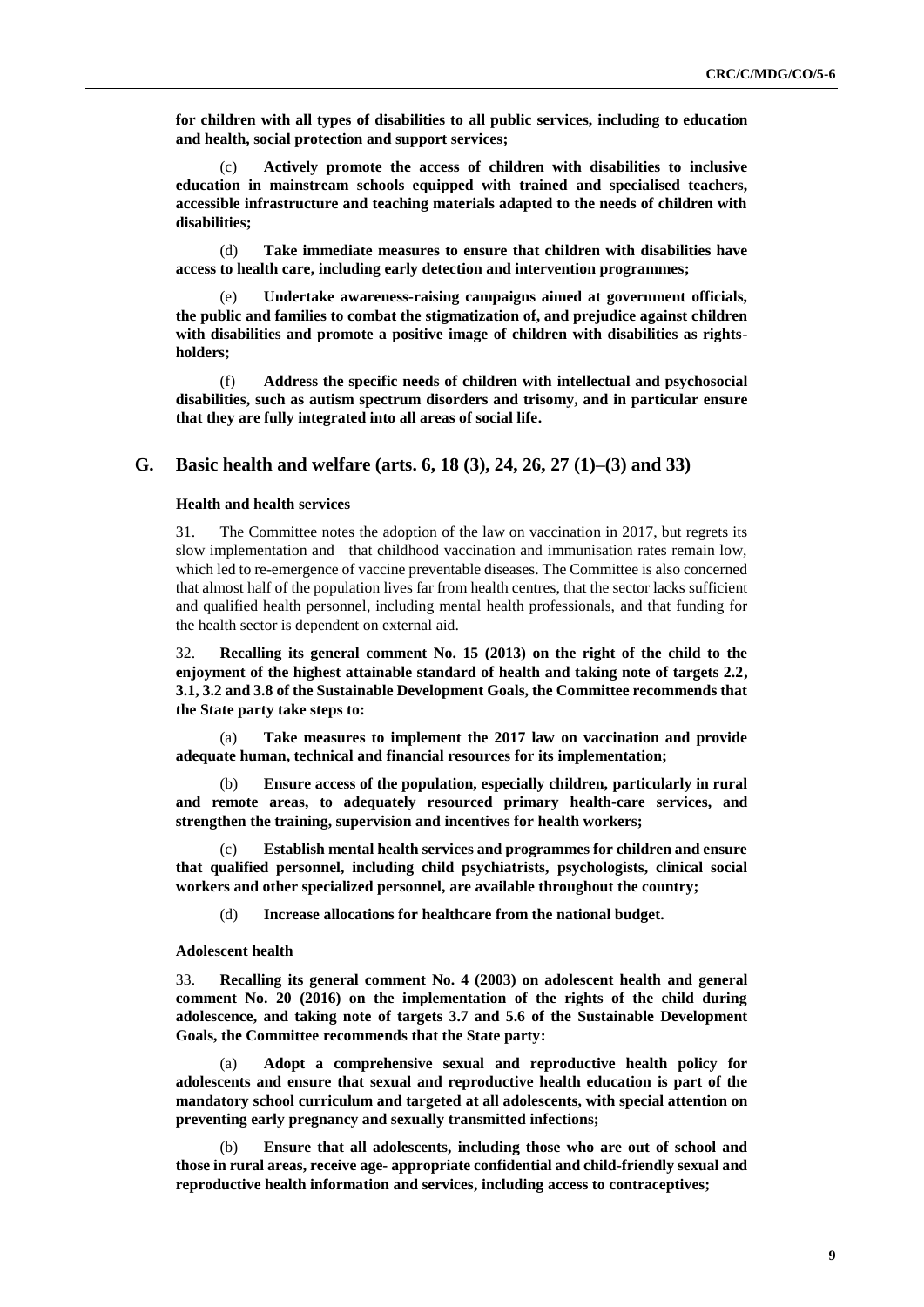(c) **Provide obstetric care for pregnant adolescents to prevent maternal mortality and obstetric fistula and effectively implement the National Strategic Plan for the Elimination of Obstetric Fistula in Madagascar 2014-2030;**

(d) **Decriminalize abortion in all circumstances and ensure access to safe abortion and post-abortion care services for adolescent girls.**

#### **HIV/AIDS**

34. **While noting the increased efforts of the State party to combat HIV/AIDS, the Committee recalls its general comment No. 3 (2003) on HIV/AIDS and the rights of the child, takes note of target 3.3 of the Sustainable Development Goals and in light of the reports of HIV among children and adolescents in the State party, the Committee recalls its previous recommendations (CRC/C/MDG/CO/3-4, para. 50(c)) and encourages the State party to further strengthen its programs to prevent and treat HIV/AIDS with a particular focus on adolescents and prevention of mother-to-child transmission, seeking technical assistance as necessary, from the Joint United Nations Programme on HIV/AIDS (UNAIDS) and the United Nations Children's Fund (UNICEF), among others, in this regard.**

#### **Nutrition and standard of living**

35. The Committee notes that the extreme drought, which had hit the south of the country, caused widespread shortages of safe drinking water and food, which have been exacerbated by the COVID-19 pandemic. The Committee is also concerned that:

(a) The number of children with severe acute malnutrition has increased exponentially and large numbers of children suffer from malnutrition;

(b) Large numbers of children are affected by multidimensional poverty and extreme deprivations, especially among single, women headed households in rural areas, and exacerbated by the socio-economic impact of COVID-19 pandemic;

(c) Access to water, sanitation and hygiene remains extremely limited and is one of the worst in the world.

36. **Taking note of targets 1.1, 1.2 and 1.3 and 2.2 of the Sustainable Development Goals, the Committee recommends that the State party:** 

(a) **Take urgent measures to prioritize children who suffer from severe acute malnutrition and provide them with necessary treatment and nutrition;**

(b) **Ensure access to and the availability and affordability of food, with a particular focus on reversing the sharp deterioration of access to these services in urban areas and eliminating any regional disparities;**

**Support and strengthen implementation of the revised National Nutrition Policy and the National Nutrition Plan for 2017–2021, addressing the root causes of malnutrition and regularly monitor and assess the effectiveness of policies and programmes on child food security and nutrition;** 

(d) **Address multidimensional poverty and extreme deprivations among children, including by strengthening social protection programmes under auspices of the National Social Protection Strategy (2019-2023) and by ensuring that they are inclusive of all vulnerable groups and receive adequate funding from the national budget;**

(e) **Prioritize access to water, sanitation and hygiene, especially in urban areas and continue its efforts in the rural environment, in order to ensure nationwide access to water, sanitation and hygiene;**

(f) **Seek technical assistance from the UNICEF, WHO, WFP, FAO, and other international partners in this regard.**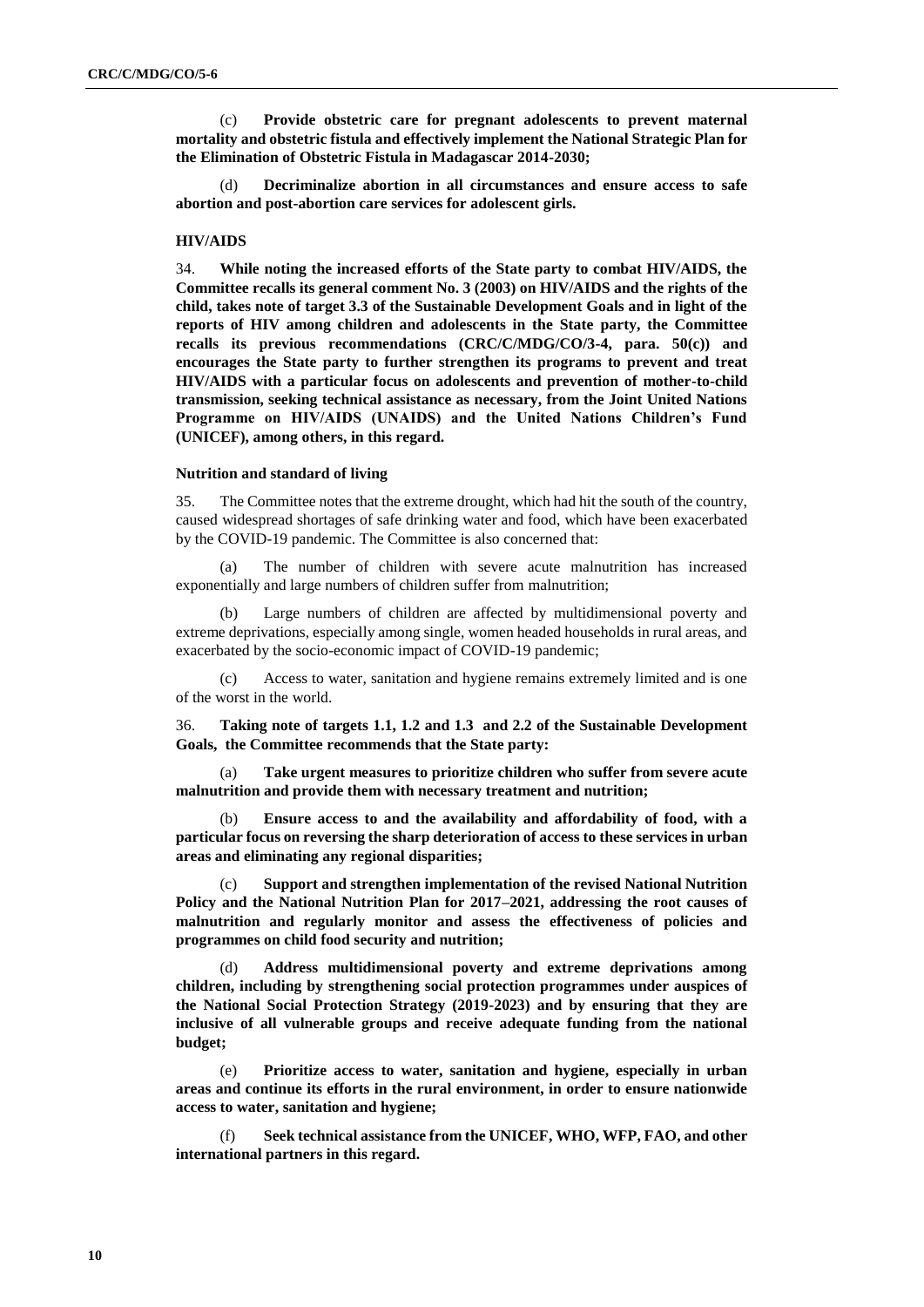**Impact of climate change on the rights of the child**

37. **While noting the severe impacts of climate change on the State party, in the form of cyclones, hurricanes, droughts, floods and other natural disasters and taking note of targets 1.5 and 13.3 of the Sustainable Development Goals, the Committee recommends that the State party:**

(a) **Ensure better preparedness for adverse impacts of climate change and natural disasters through specific policies and programs and allocate sufficient resources in this regard;** 

(b) **Ensure that children's special vulnerabilities, needs and views are taken into account in developing policies and programmes to address climate change and disaster risk management;**

(c) **Collect disaggregated data identifying the types of risk faced by children to the occurrence of a variety of disasters in order to formulate international, regional and national policies, frameworks and agreements accordingly;**

(d) **Increase children's awareness and preparedness for climate change and natural disasters by incorporating them into the school curriculum and teachers' training programmes;**

(e) **Seek bi-lateral, multi-lateral, regional and international cooperation in implementing these recommendations.**

## **H. Education, leisure and cultural activities (arts. 28–31)**

#### **Education, including vocational training and guidance**

38. The Committee notes the adoption of the Education Sector Plan (2018-2022), but is concerned about:

(a) The low enrolment, school attendance and completion rates, especially at the secondary level of education with large disparities among different regions;

(b) Lack of appropriate classrooms and access to clean water, sanitation and hygiene facilities;

- (c) Long distance to schools and burden of educational costs on parents;
- (d) Poor quality of education and the lack of qualified teachers;

(e) Limited access to distance learning/online education during COVID-19 related school closures with large regional disparities due to limited access to electricity and internet;

(f) The low budget allocation for education.

39. **Taking note of targets 4.1, 4.6, 4.a, 4.b and 4.c of the Sustainable Development Goals, the Committee recommends that the State party take the necessary measures to:**

(a) **Guarantee access to free education and increase school enrolment, attendance and completion rates for all children especially at the secondary level of education, with particular attention given to gender and regional disparities and to pregnant teenagers and adolescent mothers;**

(b) **Improve the quality of education, including by recruitment of qualified teachers and ensuring that teachers receive appropriate levels of training, with particular emphasis on teachers in rural areas;**

(c) **Allocate sufficient financial resources from the national budget to ensure that schools across the country are accessible to all and are equipped with adequate educational infrastructure, technologies and sanitation facilities;**

(d) **Address inequalities generated by the COVID-19 crisis during home schooling, including by ensuring the availability of electricity and Internet access to all**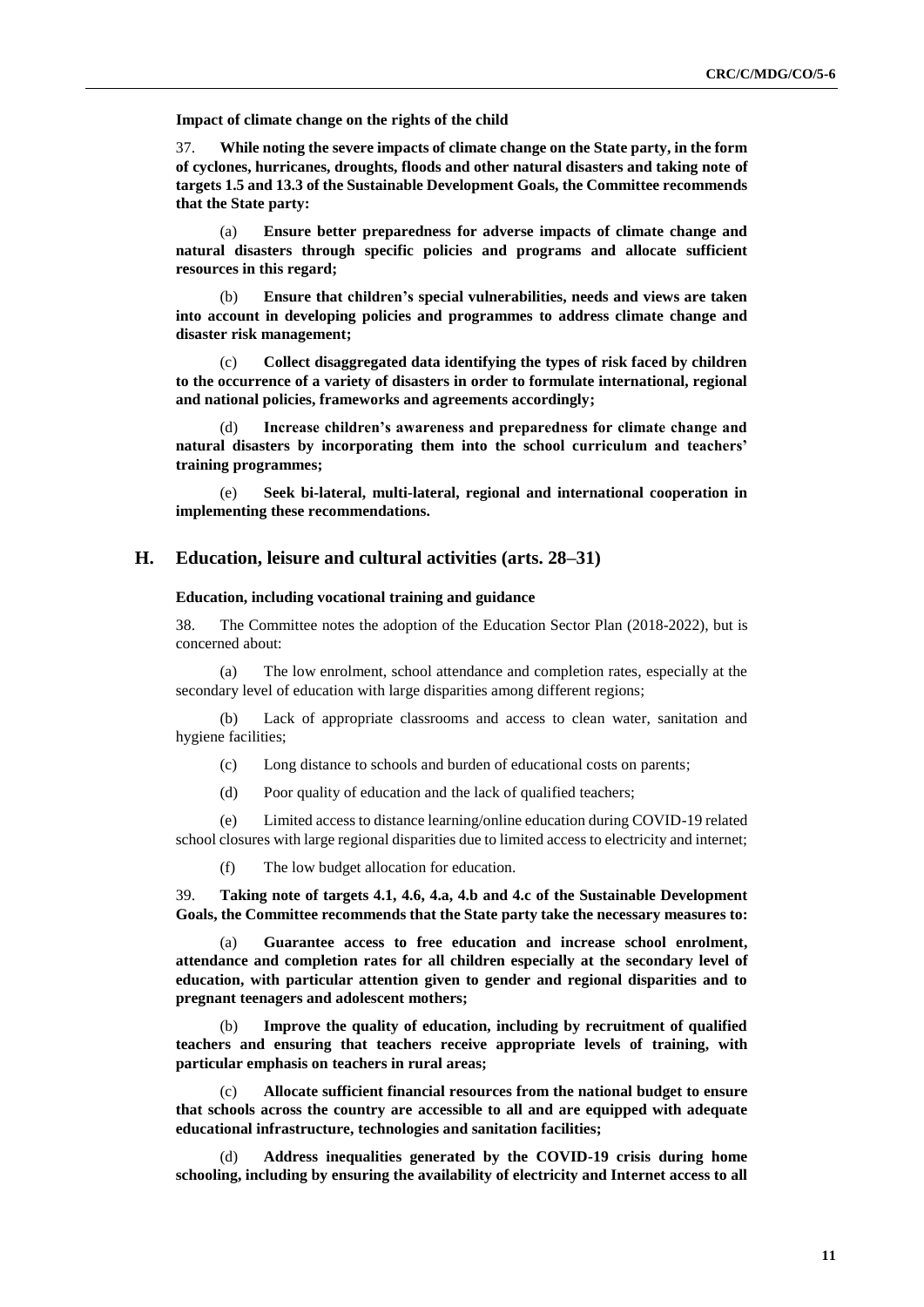**to access online education, giving particular attention to children in rural areas and children with disabilities.**

# **I. Special protection measures (arts. 22, 30, 32–33, 35–36, 37 (b)–(d) and 38–40)**

### **Economic exploitation, including child labour**

40. While noting that the State party is in the process of developing a new national action plan to combat child labor and a new Labour Code, the Committee notes with concern that child labour remains a significant issue in the country, with 47 percent of children aged 5 to 17 years old working in economic activities or domestic work, and that it is more prevalent in rural areas with a significant portion of children, particularly from poor households, working in hazardous conditions. The Committee further notes with regret that the National Committee to Combat Child Labor is not effectively functional and that its regional committees are not effective in all regions.

41. **Taking note of target 8.7 of the Sustainable Development Goals, the Committee recommends that the State party:**

(a) **Prohibit and eliminate hazardous labour practices where child workers are exposed to environmental risk factors, promote safer alternatives and ensure monitoring of children affected;**

(b) **Strengthen its efforts to end child labour in all its forms, including by raising public awareness of child labour, its exploitative character and its consequences, accelerating the adoption of a new national plan to combat child labour and increasing the number of labour inspectors; and**

(c) **Seek technical assistance from the International Programme on the Elimination of Child Labour of the International Labour Office in this regard.**

#### **Children in street situations**

42. **Drawing attention to its general comment No. 21 (2017) on children in street situations, the Committee recommends that the State party assess the current number of children in street situations, and develop studies on the root causes of their situations. The Committee also recommends that the State party develop a strategy to address the situation of children in street situations, including their reintegration with a family or their placement in an alternative care as appropriate.**

#### **Sale, trafficking and abduction**

43. **Taking note of target 8.7 of the Sustainable Development Goals, the Committee recommends that the State party:**

(a) **Adopt and implement the National Action Plan to combat trafficking in persons developed in 2019 and allocate sufficient resources for implementation;**

(b) **Ensure the effective provision of referral and support services to children who are victims of trafficking;**

(c) **Investigate all cases of trafficking of children utilizing inter-sectoral and child friendly proceedings and bring perpetrators to justice;** 

(d) **Conduct awareness-raising activities in order to make parents, the community and children aware of the dangers of trafficking;**

(e) **Ensure effective responses in relation to cross border trafficking through negotiation and formalisation of standard operating procedures for rescue, repatriation, reintegration and rehabilitation.**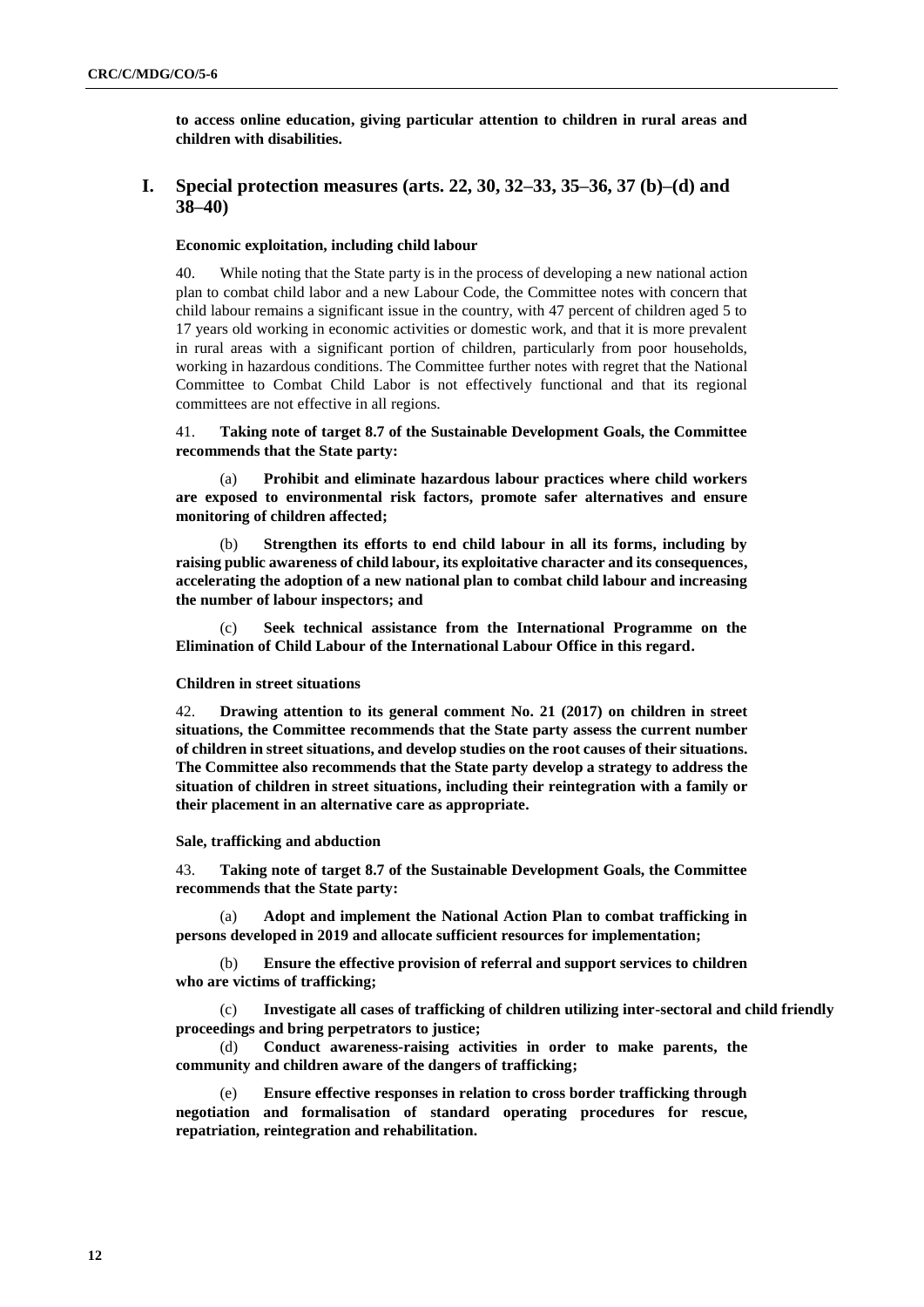#### **Administration of child justice**

44. **In light of the reports of excessive use of deprivation of liberty against children in conflict with the law, including in pre-trial detention, and extremely poor conditions in detention, the Committee recalls its general comment No. 24 (2019) on children's rights in the child justice system and taking into account the recommendations of the United Nations Global Study on Children Deprived of Liberty, and urges the State party**:

(a) **Raise the legal age of criminal responsibility to at least 14 years of age;**

(b) **Provide appropriate mandatory training programs for the judiciary and other relevant officials;**

(c) **Provide qualified independent legal aid to children accused of infringing the criminal law, at an early stage of the procedure and throughout the legal proceedings;** 

(d) **Ensure the use of non-custodial measures for children instead of measures of detention in accordance with article 9 of Law 2016-018 and that, in practice, detention is used only as a measure of last resort, for the shortest possible period of time, and is reviewed on a regular basis with a view to its withdrawal;**

(e) **Where detention is unavoidable, ensure that the children are not detained with adults and that detention conditions are compliant with international standards, including by avoiding overcrowding, providing adequate food and sanitation facilities, and ensuring access to education and health services.**

# **J. Follow-up to the Committee's previous concluding observations and recommendations concerning the implementation of the Optional Protocols to the Convention**

**Optional Protocol on the sale of children, child prostitution and child pornography**

45. **Recalling its 2019 guidelines on the implementation of the Optional Protocol, and its previous concluding observations on the report of the State party submitted under article 12 of the Optional Protocol, the Committee urges the State party to:**

(a) **Ensure that legislation aimed at protecting children against all types of offences prohibited under the Optional Protocol is fully implemented, that effective investigations are conducted and that perpetrators are prosecuted and receive appropriate punishment;**

(b) **Fight corruption and impunity of offences prohibited under the Optional protocol;** 

(c) **Raise awareness, including through educational programmes for parents and children, to address the beliefs, behaviours and stereotypes that can put children at risk of becoming victims of offences prohibited under the Optional Protocol.**

**Optional Protocol on the involvement of children in armed conflict**

46. **Recalling its previous concluding observations on the report of the State party submitted under article 8 of the Optional Protocol, the Committee urges the State party to:**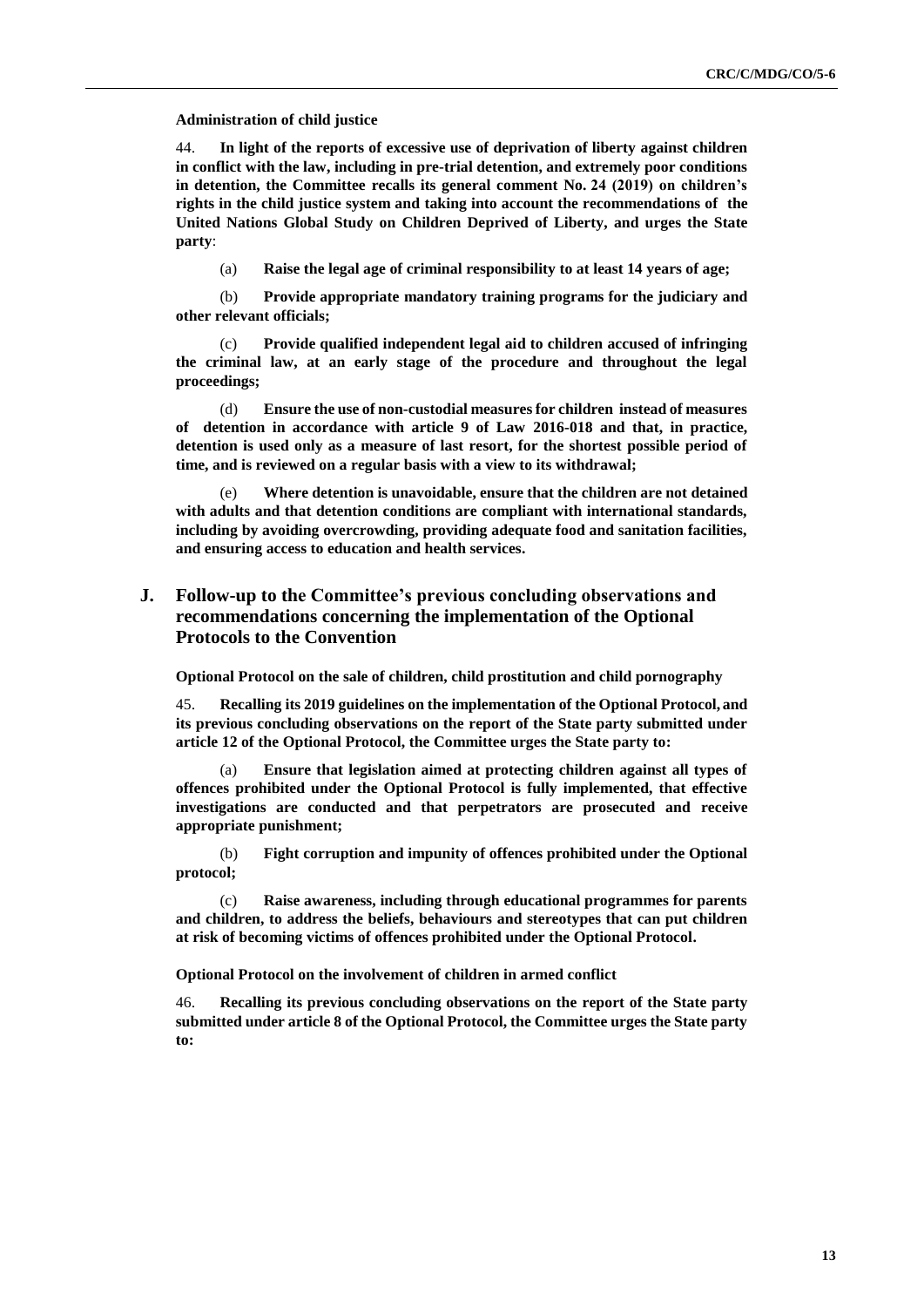(a) **Expressly prohibit and criminalize the recruitment and use of children under the age of 18 in hostilities by armed forces and non-State armed groups;**

(b) **Provide the national commission for international humanitarian law with adequate human and financial resources to carry out its mandate, including awareness raising and dissemination of the principles and provisions of the Optional Protocol;** 

(c) **Further strengthen training activities for all relevant professional groups on the provisions of the Optional Protocol;**

(d) **Ensure that national legislation allows the exercise of extraterritorial jurisdiction for all offenses under the Optional Protocol;** 

(e) **Set up a mechanism to identify children recruited by the** *dahalos* **and ensure their protection, rehabilitation and reintegration.**

# **K. Ratification of the Optional Protocol on a communications procedure**

47. **The Committee recommends that the State party, in order to further strengthen the fulfilment of children's rights, ratify the Optional Protocol to the Convention on a communications procedure.** 

### **L. Ratification of international human rights instruments**

48. **The Committee recommends that the State party, in order to further strengthen the fulfilment of children's rights, consider ratifying the Convention for the Protection of All Persons from Enforced Disappearance which it signed on 6 February 2007.** 

## **M. Cooperation with regional bodies**

49. **The Committee recommends that the State party cooperate with the African Committee of Experts on the Rights and Welfare of the Child of the African Union on the implementation of the Convention and other human rights instruments, both in the State party and in other States members of the African Union.**

# **IV. Implementation and reporting**

### **A. Follow-up and dissemination**

50. **The Committee recommends that the State party take all appropriate measures to ensure that the recommendations contained in the present concluding observations are fully implemented and that a child-friendly version is disseminated to, and made widely accessible for, children, including the ones in the most disadvantaged situations. The Committee also recommends that the combined 5 th to 6th periodic reports, the written replies to the list of issues and the present concluding observations be made widely available in the languages of the country.**

### **B. National mechanism for reporting and follow-up**

51. **The Committee recommends that the State party further strengthen the interministerial committee tasked with preparing initial and periodic human rights reports and ensure that it has the mandate and the adequate human, technical and financial resources to effectively coordinate and prepare reports to international and regional human rights mechanisms and to coordinate and track national follow-up to,**